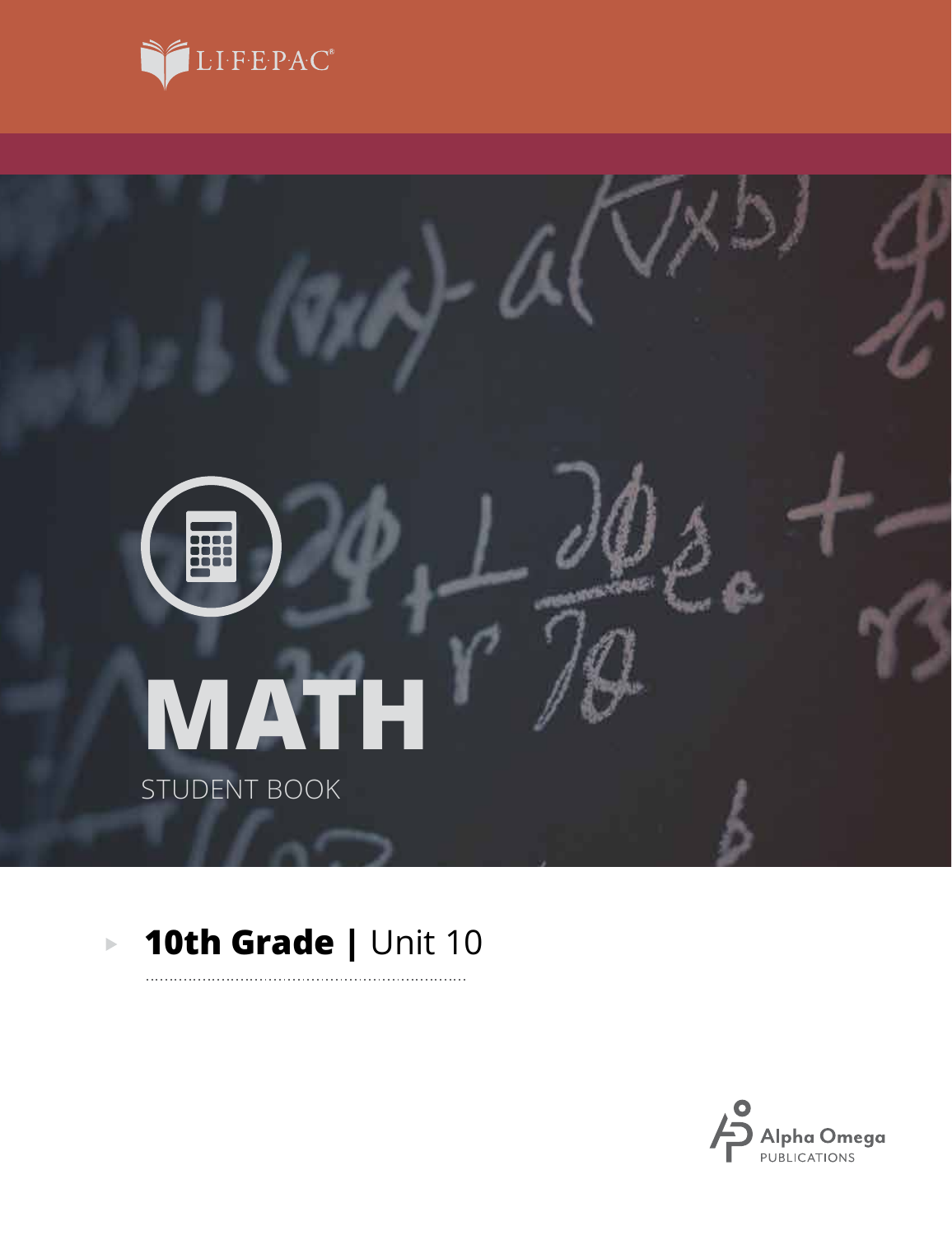# **MATH 1010**

Geometry Review

INTRODUCTION **|3**

# **1. GEOMETRY, PROOF, AND ANGLES 5**

GEOMETRY AS A SYSTEM **|5** PROOF **|8** ANGLE RELATIONSHIPS AND PARALLELS **|14** SELF TEST 1 **|21**

## **2. TRIANGLES, QUADRILATERALS, POLYGONS, AND CIRCLES 24**

CONGRUENT TRIANGLES AND QUADRILATERALS **|24** SIMILAR POLYGONS **|30** CIRCLES **|38** SELF TEST 2 **|42**

## **3. CONSTRUCTION, MEASUREMENT AND COORDINATE GEOMETRY 46**

CONSTRUCTION AND LOCUS **|46** AREA AND VOLUME **|51** COORDINATE GEOMETRY **|55** SELF TEST 3 **|59** GLOSSARY **|64**



**LIFEPAC Test is located in the center of the booklet**. Please remove before starting the unit.

|**1**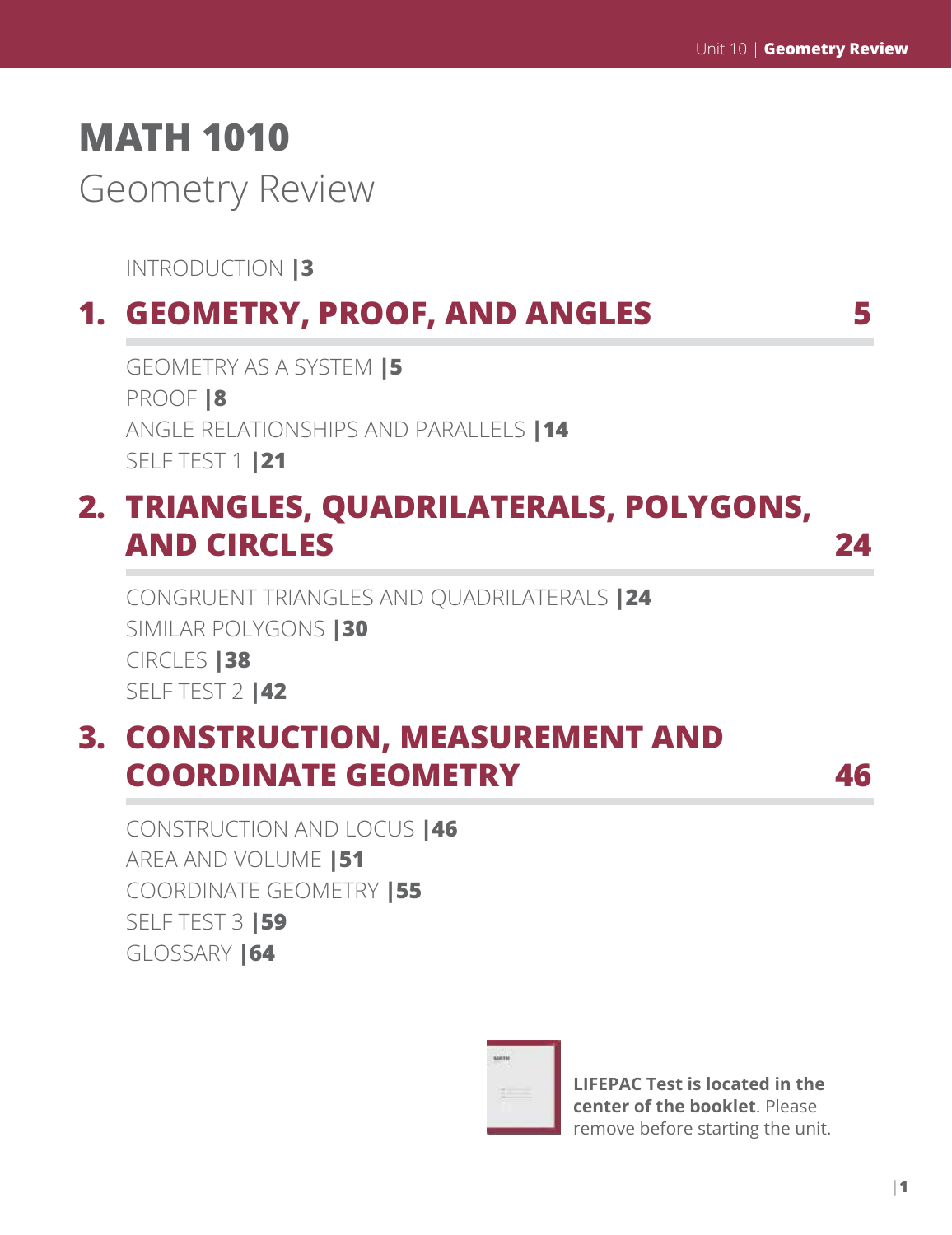**Author:**  Milton R. Christen, M.A.

**Editor-in-Chief:**  Richard W. Wheeler, M.A.Ed.

**Editor:**  Robin Hintze Kreutzberg, M.B.A.

**Consulting Editor:**  Robert L. Zenor, M.A., M.S.

**Revision Editor:**  Alan Christopherson, M.S.

**Media Credits:** Page 15: © Fuse; iStock, Thinkstock



#### **804 N. 2nd Ave. E. Rock Rapids, IA 51246-1759**

© MCMXCVII by Alpha Omega Publications a division of Glynlyon, Inc. All rights reserved. LIFEPAC is a registered trademark of Alpha Omega Publications, Inc.

All trademarks and/or service marks referenced in this material are the property of their respective owners. Alpha Omega Publications, Inc. makes no claim of ownership to any trademarks and/ or service marks other than their own and their affiliates, and makes no claim of affiliation to any companies whose trademarks may be listed in this material, other than their own.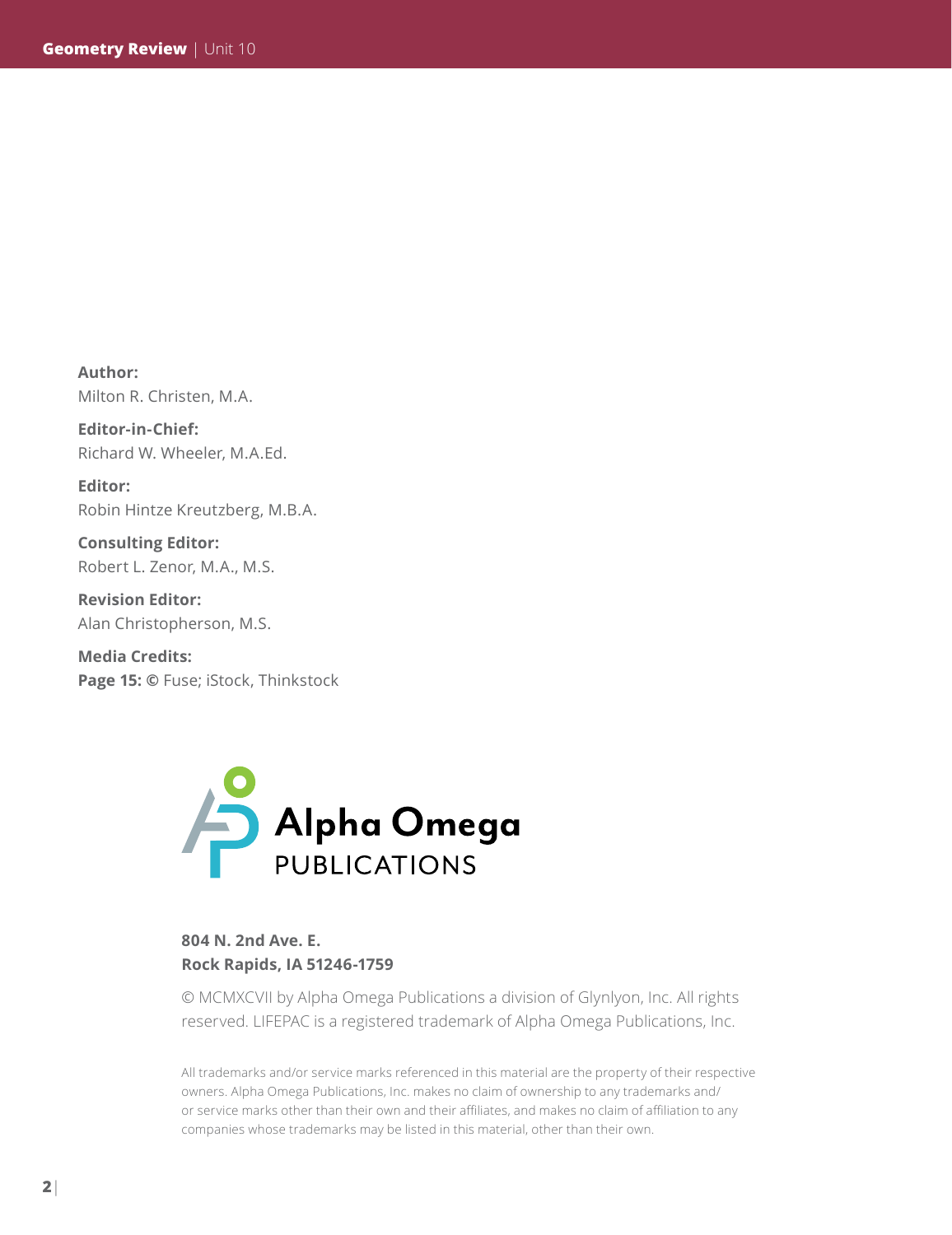# **Geometry Review**

### Introduction

This LIFEPAC® contains the definitions, postulates, theorems, and other information that you have studied in the previous nine LIFEPACs. Review activities for you to complete are included in each section. If you have trouble completing any of the review activities, you should go back to the original LIFEPAC and restudy the sections that you are not sure of. When you have completed this review, you will be ready to take the final examination for geometry.

### **Objectives**

**Read these objectives.** The objectives tell you what you will be able to do when you have successfully completed this LIFEPAC. When you have finished this LIFEPAC, you should be able to:

- **1.** Name, sketch, and label geometric figures.
- **2.** Write and identify conditional sentences and their converse, inverse, and contrapositive.
- **3.** Make and use truth tables.
- **4.** Calculate linear and angle measures.
- **5.** Prove geometric theorems using definitions, postulates, and properties.
- **6.** Identify congruent figures and apply the properties of congruence.
- **7.** Identify similar figures and apply the properties of similarity.
- **8.** Identify and sketch parts of circles.
- **9.** Construct geometric figures using only a compass and straightedge.
- **10.** Sketch and name figures that meet locus conditions.
- **11.** Calculate area and volume of geometric figures.
- **12.** Sketch geometric figures on the coordinate axes.
- **13.** Use algebraic notation to solve geometric distance, slope, and midpoint problems.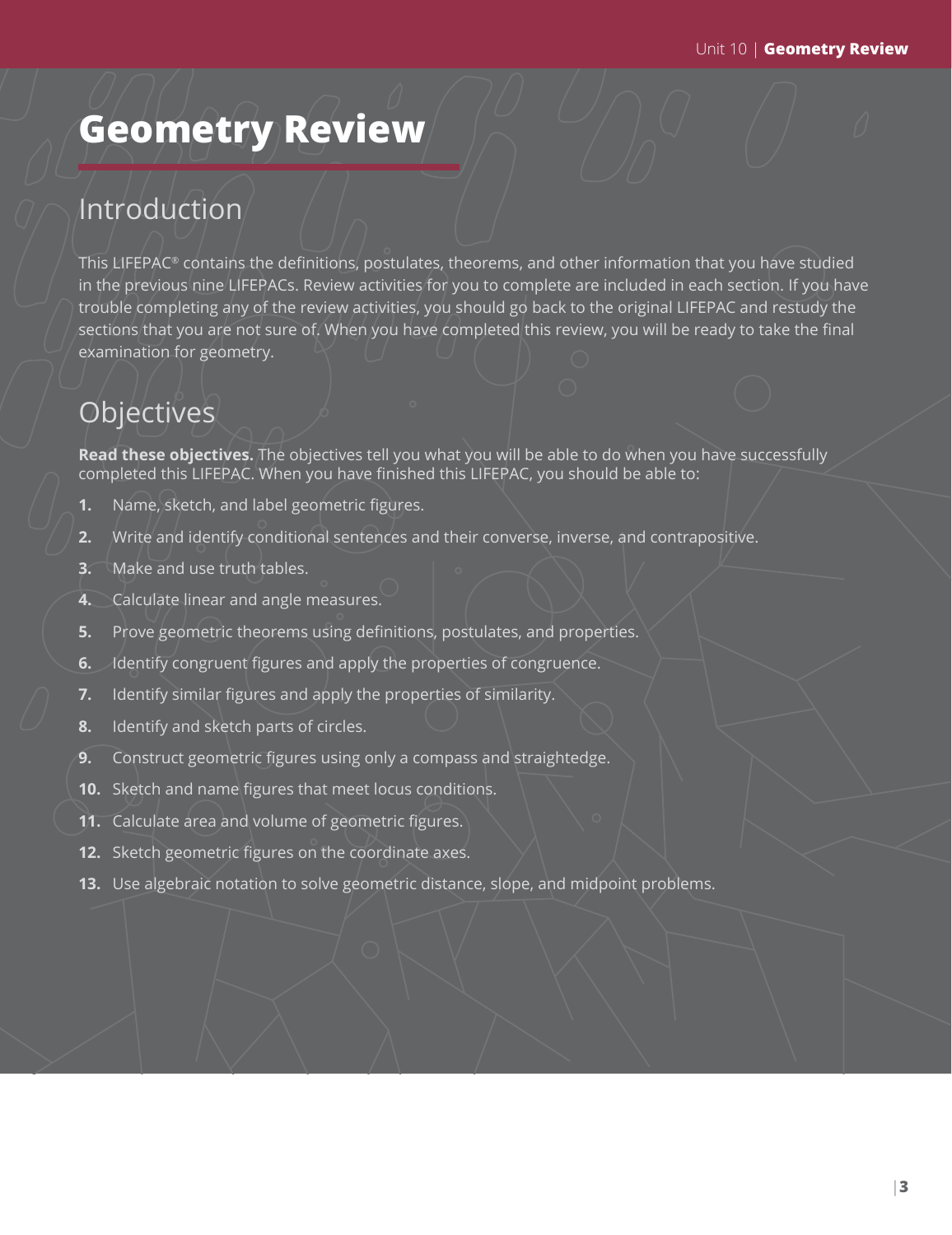# 1. GEOMETRY, PROOF, AND ANGLES

This section contains the review of geometry as a mathematical system, proof of theorems, and basic angle relationships. Do not hesitate to go back and restudy at any time!

#### **Section Objectives**

**Review these objectives**. When you have completed this section, you should be able to:

- 1. Name, sketch, and label geometric figures.
- 2. Write and identify conditional sentences and their converse, inverse, and contrapositive.
- 3. Make and use truth tables.
- 4. Calculate linear and angle measures.
- 5. Prove geometric theorems using definitions, postulates, and properties.

### **GEOMETRY AS A SYSTEM**

A mathematical system is a logical study of shape, arrangement, and quantity. Algebra, geometry, trigonometry, and calculus are examples of mathematical systems. Geometry is the logical study of the shape and size of things. The word comes from Greek and means *earth measurement*.

Any mathematical system contains four items:

- 1. Basic undefined terms;
- 2. All other terms, carefully defined;
- 3. Postulates; and
- 4. Theorems.

The basic undefined terms in geometry are

- 1. point,
- 2. line, and
- 3. plane.

Other fundamental terms are carefully defined in the Definitions box.

#### **DEFINITIONS**

**Space**: the set of all points.

**Collinear points**: a set of two or more points all on the same line.

**Coplanar points**: a set of points all on the same plane.

**Betweenness of points**: point *B* is *between* points *A* and *C* if *A*, *B*, and *C* are collinear and *AB* + *BC* = *AC*.

**Line segment**: the set of two different points and all points between them.

**Midpoint of a segment**: the point on a segment that divides the segment into two segments of equal length.

**Bisector of a segment**: a line or segment that intersects the first segment at its midpoint.

**Ray**: the set of all points *AB* and all points *P*, such that *B* is between *A* and *P*.

**Opposite rays**: two rays with a common endpoint that form a line.

**Postulate**: a statement accepted without proof.

**Theorem**: a general statement that can be proved.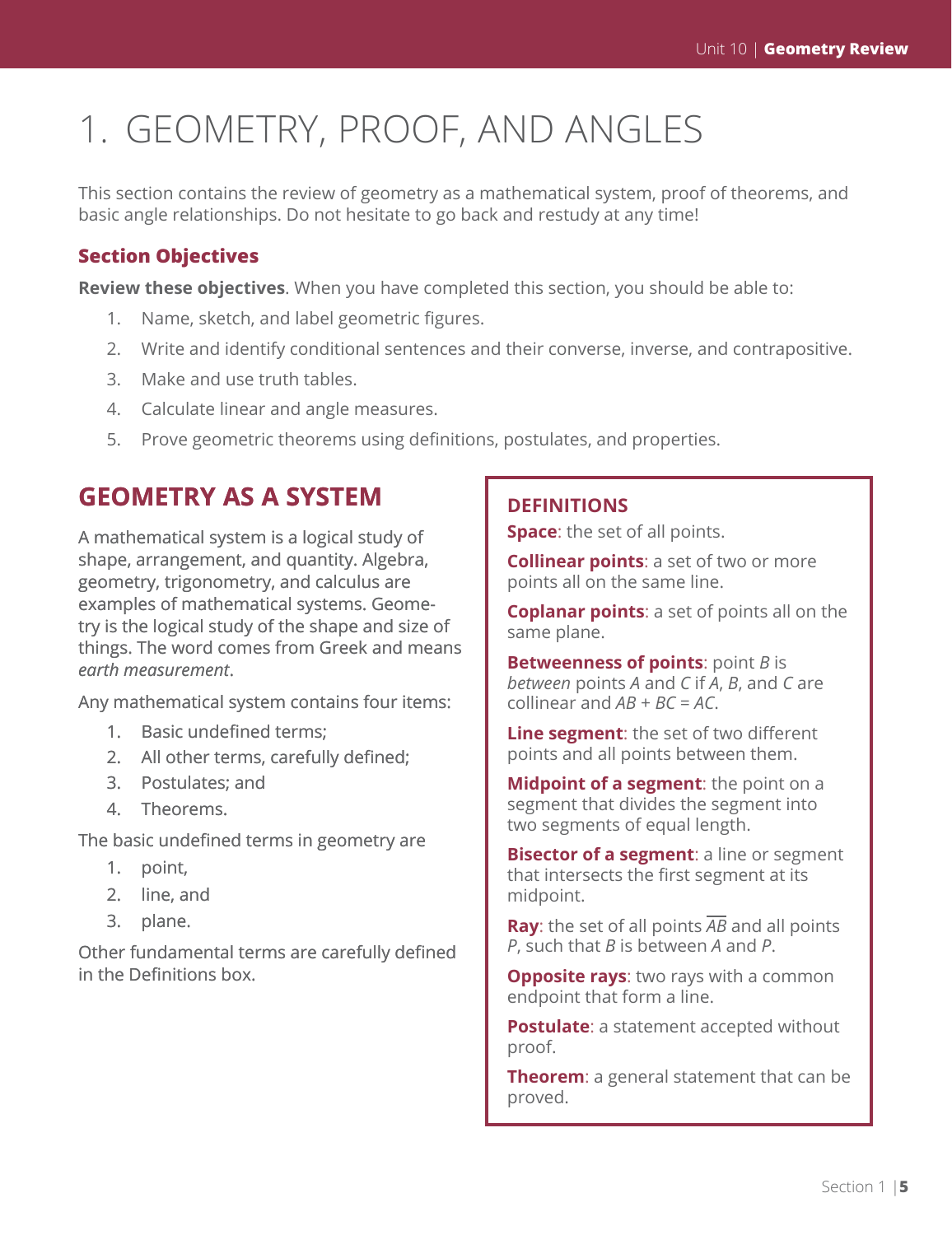Postulates will be numbered consecutively throughout this LIFEPAC. If you wish to review a postulate in more detail, it will be found in the Math LIFEPAC with the same name as the section name in this review LIFEPAC. The first five basic postulates are listed here.

#### **POSTULATES**

- P1: A line contains at least two points; a plane contains at least three points not on one line; space contains at least four points not all in one plane.
- P2: Through any two different points exactly one line exists.
- P3: Through any three points not on one line exactly one plane exists.
- P4: If two points lie in a plane, the line containing them lies in that plane.
- P5: If two planes intersect, then their intersection is a line.

Theorems will be numbered exactly as they were in the first nine LIFEPACs of the Math 1000 series. You may wish to review the proof of each theorem as it is presented again.

#### **THEOREMS**

- 1–1 If two lines intersect, then their intersection is exactly one point.
- 1–2 Exactly one plane contains a given line and a given point not on the line.
- 1–3 If two lines intersect, then exactly one plane contains both lines.

\_\_\_\_\_\_\_\_\_\_\_\_\_\_\_\_\_\_\_\_\_\_\_\_\_\_\_\_\_\_\_\_\_\_\_\_\_\_\_\_\_\_

\_\_\_\_\_\_\_\_\_\_\_\_\_\_\_\_\_\_\_\_\_\_\_\_\_\_\_\_\_\_\_\_\_\_\_\_\_\_\_\_\_\_

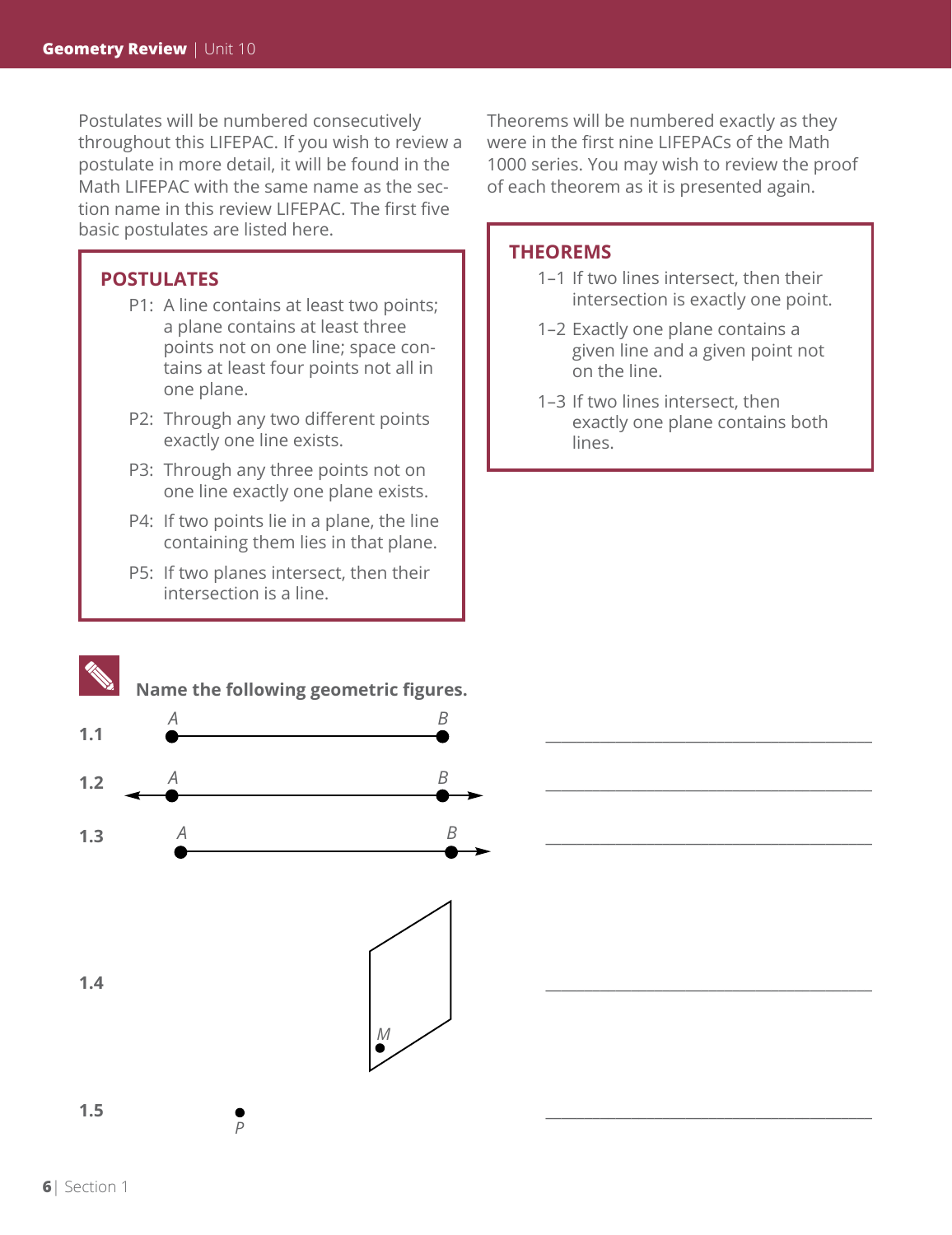#### **Complete the following activities.**

**1.6** The set of all points is called \_\_\_\_\_\_\_\_\_\_\_\_\_\_\_\_\_\_\_\_\_\_\_\_\_.

**1.7** The endpoint of ray  $\overrightarrow{RS}$  is point  $\overrightarrow{RT}$ 

**1.8** If *S* is between *R* and *T*, then  $RS + ST =$  \_\_\_\_\_\_\_\_\_\_\_\_\_\_\_\_\_\_\_\_\_\_\_\_\_\_\_\_\_\_\_\_

**1.9** A plane contains at least \_\_\_\_\_\_\_\_\_\_\_\_\_\_\_\_\_ points.

**1.10** A line contains at least **example 1.10** points.

**1.11** A postulate is accepted without \_\_\_\_\_\_\_\_\_\_\_\_\_\_\_\_\_\_\_\_\_\_\_\_\_.

**1.12** If two lines intersect, their intersection is exactly \_\_\_\_\_\_\_\_\_\_\_\_\_\_\_\_\_ point(s).

**1.13** Space contains at least **contains** points.

**1.14** How many lines are determined by four points, no three of which are collinear?

**1.15** Two opposite rays form a

**Sketch and label the following conditions.**

**1.16** Collinear points *B*, *U*, *N*, *T*

 $\_$ 

**1.19** Opposite rays  $\overrightarrow{OP}$  and  $\overrightarrow{OG}$ 

**1.17** Segment *WX* with midpoint *M*

) **1.20** Plane *A* and Plane *B* intersecting in line *PQ*

**1.18** Lines *m* and *n*, both in plane *T*, intersecting at point *P*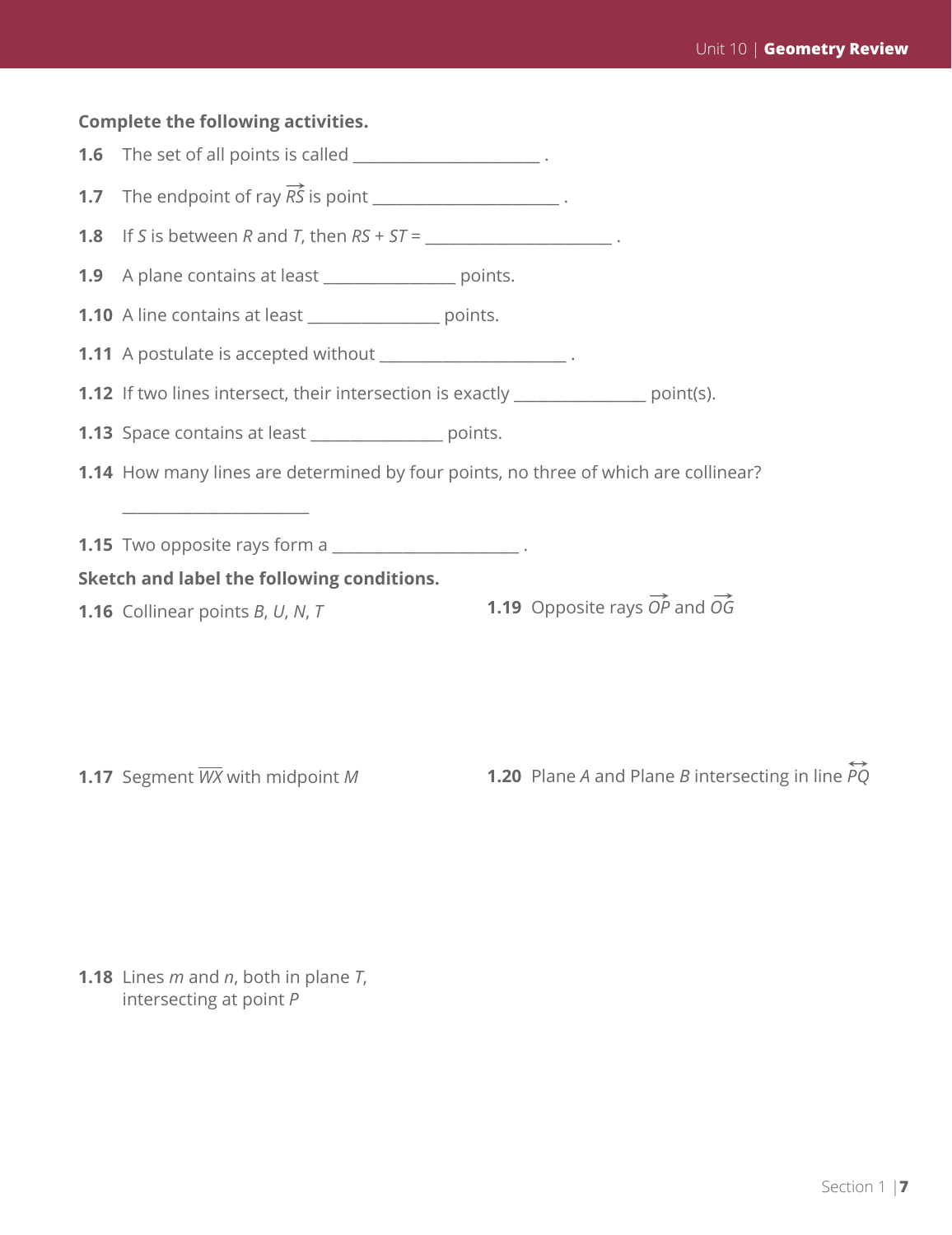### **PROOF**

One of the main items of our geometric system are statements that we call theorems. Theorems are statements that we can prove to be true. We prove theorems true by using logical thinking and deductive reasoning.

#### **DEFINITIONS**

**Statement**: a sentence that is either true or false but not both.

**Conjunction:** a statement formed by combining two statements with the word *and*.

**Disjunction**: a statement formed by combining two statements with the word *or*.

**Negation**: if *p* is a statement, the new statement, not *p*, is called the negation of *p*.

**Conditional**: a statement formed from two statements by connecting them in the form *if* \_\_\_\_\_\_\_\_\_\_\_\_ , then \_\_\_\_\_\_\_\_\_\_\_\_\_\_\_ .

**Hypothesis**: the *if* clause in a conditional statement.

**Conclusion**: the *then* clause in a conditional statement.

**Converse**: a statement formed by interchanging the hypothesis and the conclusion in a conditional statement.

**Inverse:** a statement formed by negating both the hypothesis and the conclusion of a conditional statement.

**Contrapositive**: a statement formed by exchanging the hypothesis and conclusion and negating both of them.

**Inductive reasoning:** the process of making a general conclusion based on specific examples.

**Deductive reasoning:** the process of making a conclusion by fitting a specific example to a general statement.

**Truth table:** an arrangement of truth values to determine when a statement is true or false.

**Two-column proof**: a formal proof of a theorem composed of six standard parts.

**Indirect proof**: a proof of a theorem by indirect means.

The compiled truth table for use in this geometry course is shown here for your reference.

|                  |                     |  | <b>COMPILED TRUTH TABLE</b>         |                                                |                                                         |
|------------------|---------------------|--|-------------------------------------|------------------------------------------------|---------------------------------------------------------|
| <b>STATEMENT</b> |                     |  |                                     |                                                | NEGATION CONDITIONAL CONVERSE INVERSE CONTRAPOSITIVE    |
| $\boldsymbol{p}$ | $\boldsymbol{q}$    |  | $\sim p$ $\sim q$ $p \rightarrow q$ | $q \rightarrow p$                              | $\sim p \rightarrow \sim q$ $\sim q \rightarrow \sim p$ |
|                  |                     |  | TTFFTTTT                            |                                                |                                                         |
|                  |                     |  | FFFTFF                              | $\mathsf{T}$ and $\mathsf{T}$ and $\mathsf{T}$ | F                                                       |
| F                |                     |  | TTFTFTFFFFF                         |                                                |                                                         |
|                  | $F \cdot T \cdot T$ |  | $\mathcal{L} = \mathcal{L}$         |                                                |                                                         |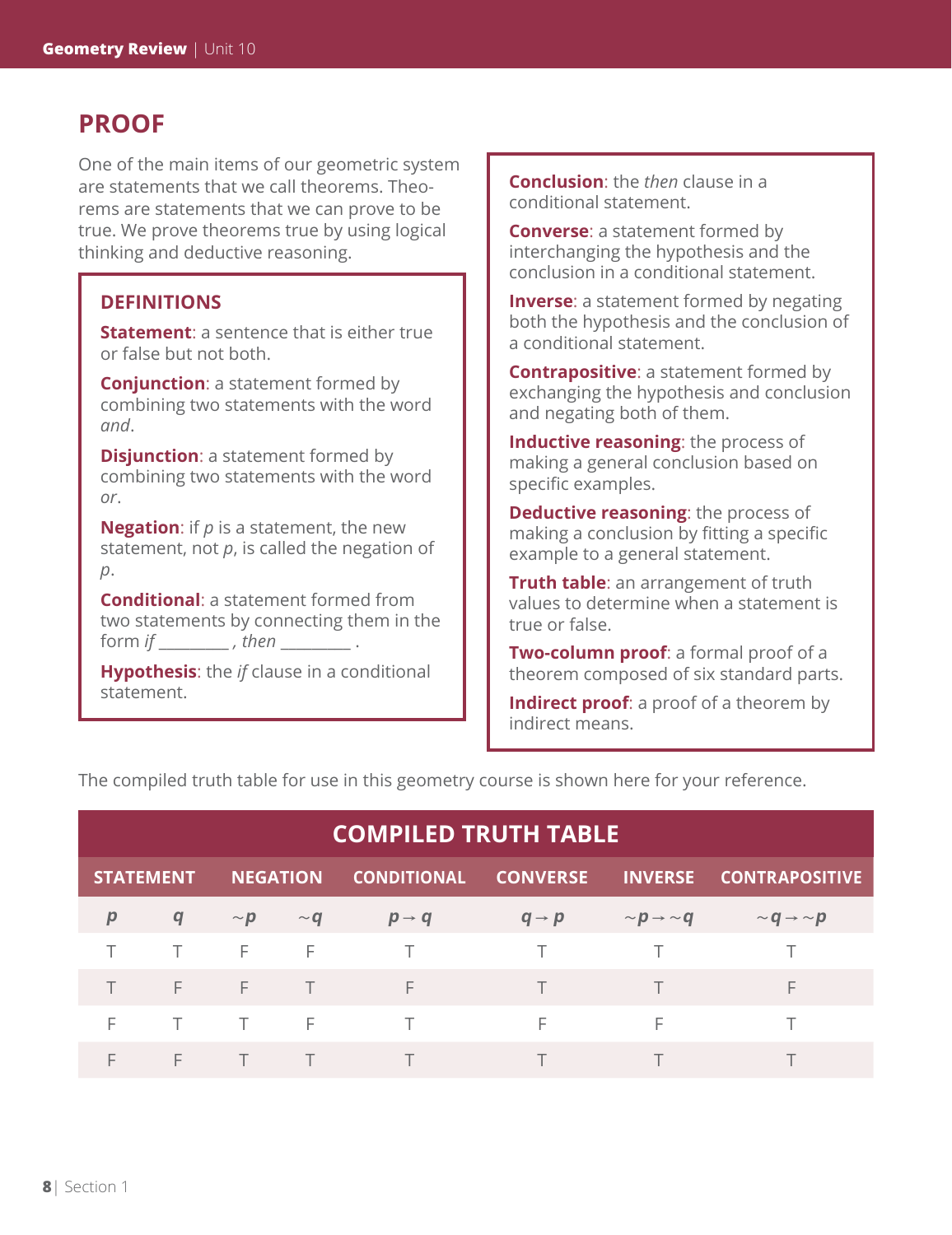The six parts of a two-column proof are listed in order:

**Statement**: a full written statement of the theorem.

- **Figure**: a lettered figure drawn to illustrate the given conditions of the statement.
- **Given**: the given conditions of the statement expressed in terms of the letter and numerals used in the figure.
- **To Prove**: the part of the statement that requires proof expressed in terms of the letters and numerals that are used in the figure.

**Plan of Proof**: a brief description of the plan you are going to use in the proof.

**Proof**: the actual proof; a series of numbered statements in one column with a like-numbered column next to it for the reasons.

The normal method of an indirect proof is to follow the three steps outlined here.

- 1. Suppose the negative of the conclusion is true.
- 2. Reason from your assumed statement until you reach a contradiction of a known fact.
- 3. Point out why the assumed statement must be false and that the desired conclusion must be true.

#### **Identify the following statements as conjunction, disjunction, negation, or conditional, and tell if the statement is true or false.**

**1.21** If three sides of one triangle are equal to three sides of another triangle then the triangles are congruent.

| (T/F)                                                                                                                         |
|-------------------------------------------------------------------------------------------------------------------------------|
| <b>1.22</b> A triangle has three sides and a pentagon has five sides.                                                         |
| (T/F)                                                                                                                         |
| <b>1.23</b> It is false that $3 + 2 \ne 5$ .                                                                                  |
| (T/F)                                                                                                                         |
| <b>1.24</b> The sum of the angles of a triangle equals 180°, or a right triangle has two right angles.                        |
| (T/F)<br><u> Alexandria de la contrada de la contrada de la contrada de la contrada de la contrada de la contrada de la c</u> |
| <b>1.25</b> If a triangle has at least two sides equal, then it is an isosceles triangle.                                     |
|                                                                                                                               |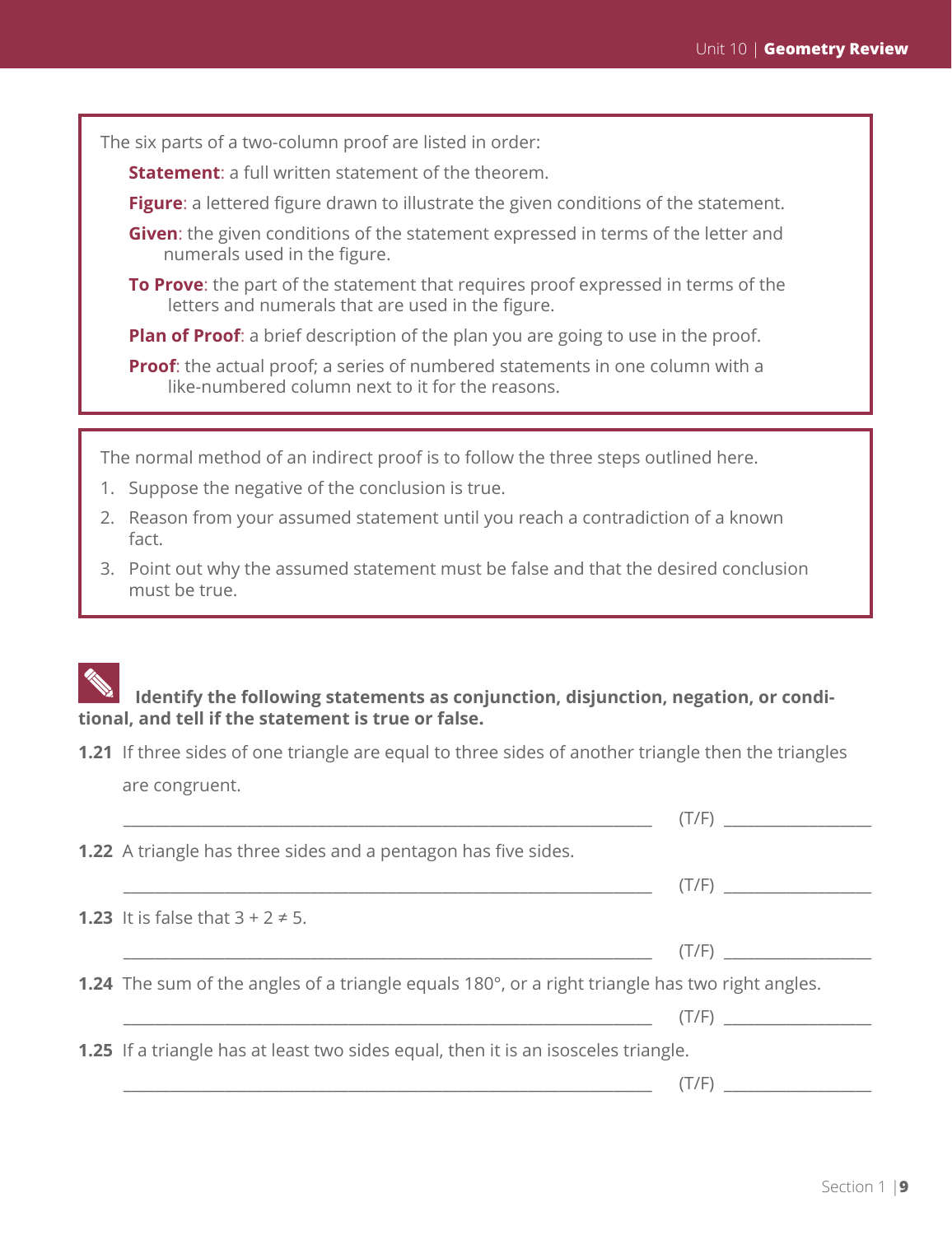Write the converse, inverse, and contrapositive of the following theorems, and tell if the new statements are true or false.

| <u> 1989 - Johann John Harry Harry Harry Harry Harry Harry Harry Harry Harry Harry Harry Harry Harry Harry Harry</u>  |  |
|-----------------------------------------------------------------------------------------------------------------------|--|
|                                                                                                                       |  |
|                                                                                                                       |  |
| 1.27 If two lines intersect, then the vertical angles formed are equal.                                               |  |
|                                                                                                                       |  |
|                                                                                                                       |  |
|                                                                                                                       |  |
|                                                                                                                       |  |
|                                                                                                                       |  |
| <u> 1989 - Johann Stoff, deutscher Stoff, der Stoff, der Stoff, der Stoff, der Stoff, der Stoff, der Stoff, der S</u> |  |
| <b>1.28</b> The diagonals of a parallelogram bisect each other.                                                       |  |
|                                                                                                                       |  |
| <u> 1989 - Jan James James Barnett, fransk politik (d. 1989)</u>                                                      |  |
|                                                                                                                       |  |
| <u> 1980 - Johann Stoff, amerikansk politiker (d. 1980)</u>                                                           |  |
|                                                                                                                       |  |
|                                                                                                                       |  |

1.26 If two lines are parallel, then the alternate interior angles are equal.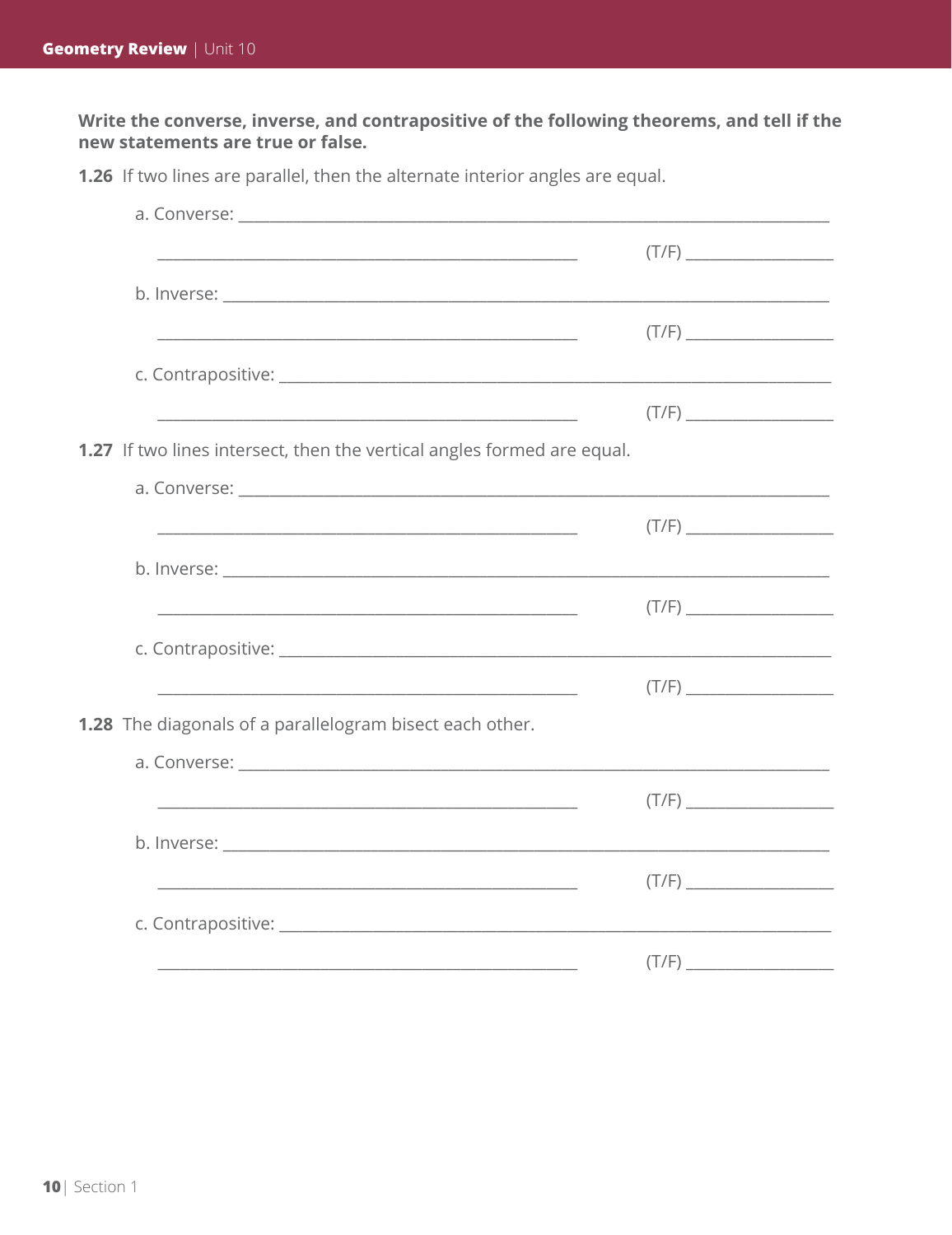1.29 Base angles of isosceles triangles are equal.

| <u> 1989 - Johann Stoff, amerikansk politiker (d. 1989)</u>                                                            |  |
|------------------------------------------------------------------------------------------------------------------------|--|
|                                                                                                                        |  |
|                                                                                                                        |  |
|                                                                                                                        |  |
|                                                                                                                        |  |
| <b>1.30</b> If two lines are perpendicular they meet to form right angles.                                             |  |
|                                                                                                                        |  |
| <u> De altres de la componentación de la componentación de la componentación de la componentación de la componenta</u> |  |
|                                                                                                                        |  |
| <u> 1989 - Jan James James Barnett, amerikan berlindar (h. 1989).</u>                                                  |  |
|                                                                                                                        |  |
|                                                                                                                        |  |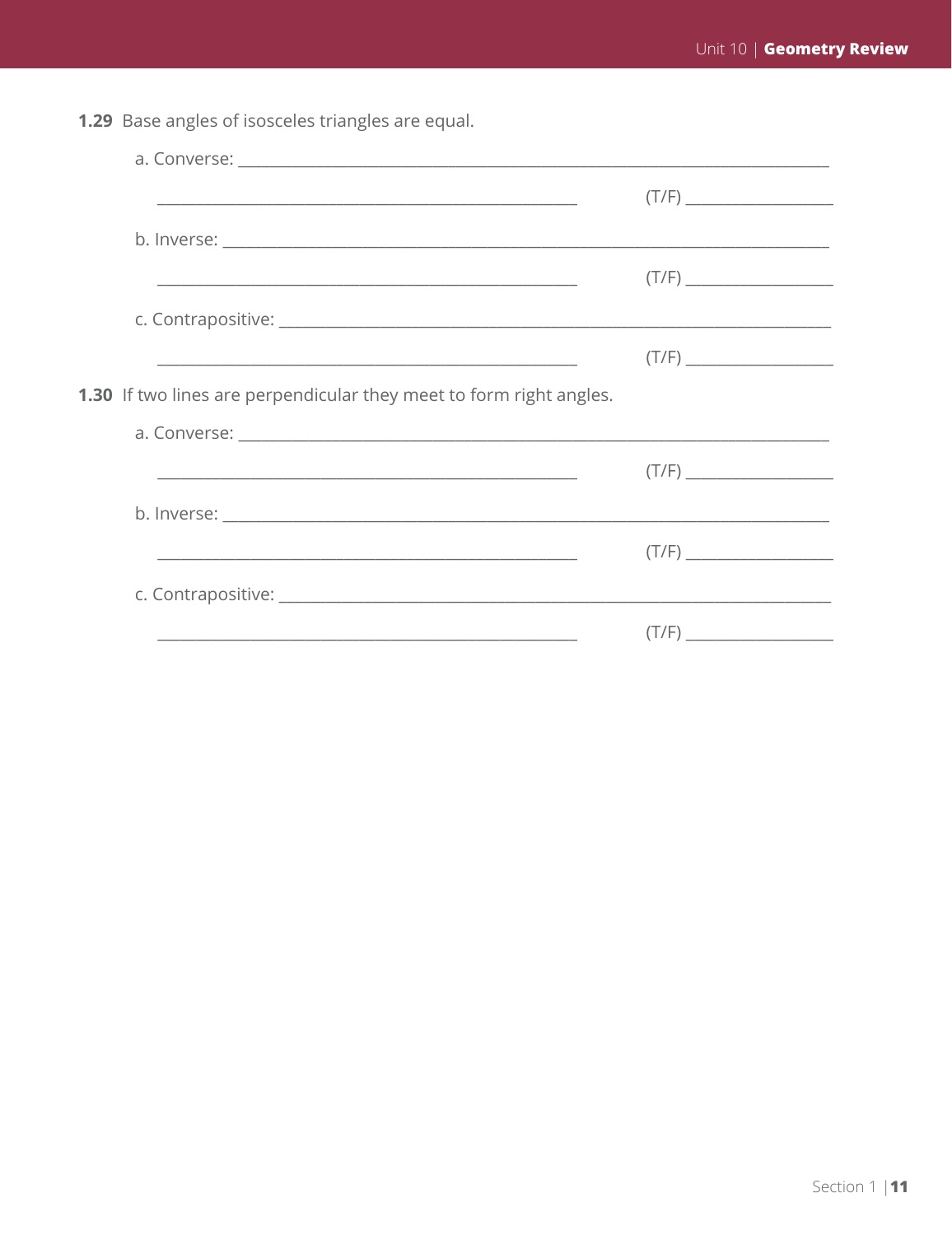#### **Sketch a figure to represent the following theorems.**

**1.31** If two lines are perpendicular, then they form right angles.

**1.32** In a plane, if two lines are perpendicular to a third line, then they are parallel to each other.

**1.33** If two legs of one right triangle are equal to the legs of another right triangle, then the triangles are congruent.

**1.34** If two lines are parallel, then the alternate interior angles are equal.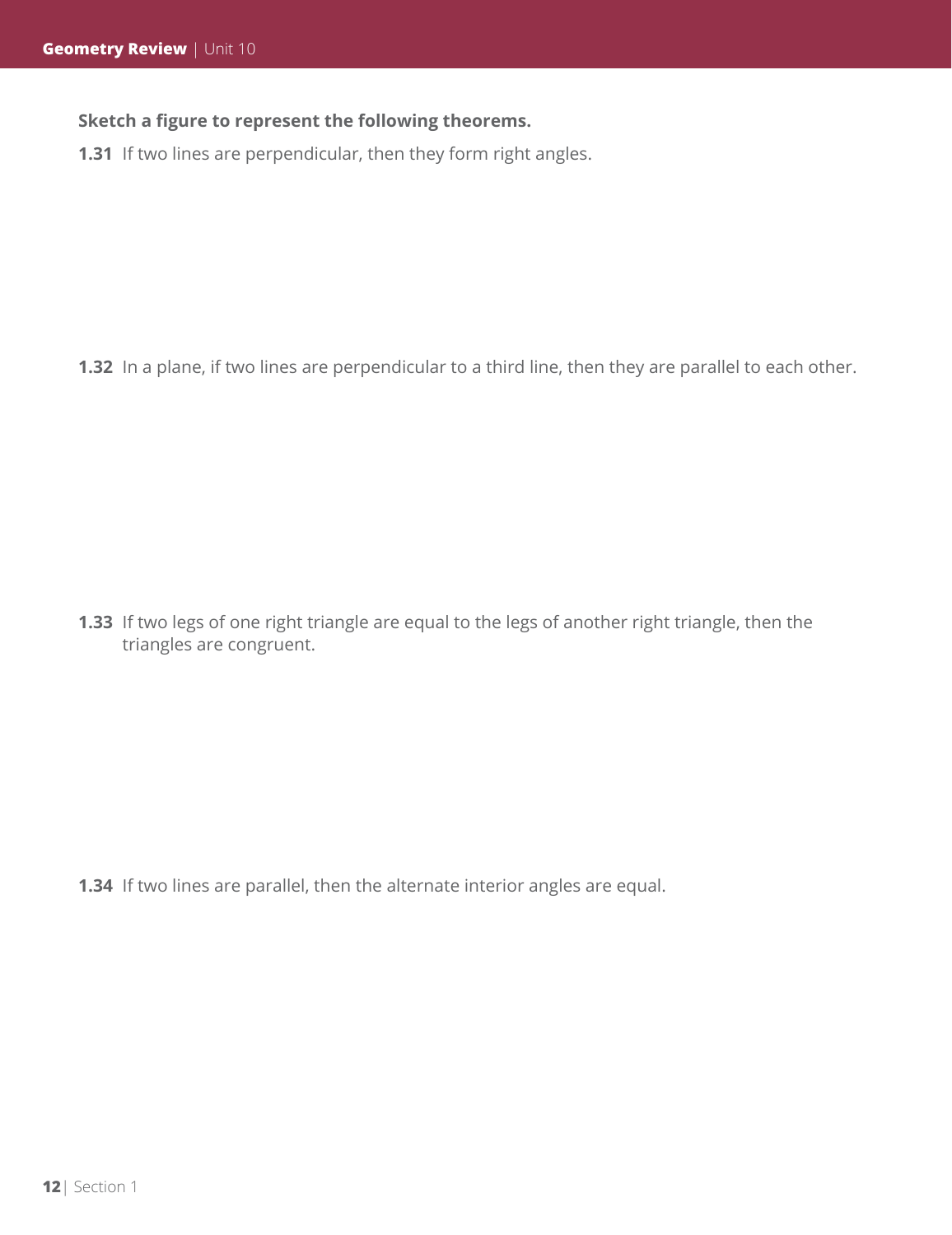**1.35** If two adjacent acute angles have their exterior sides in perpendicular lines, then the angles are complementary.

#### **Complete the following truth tables.**

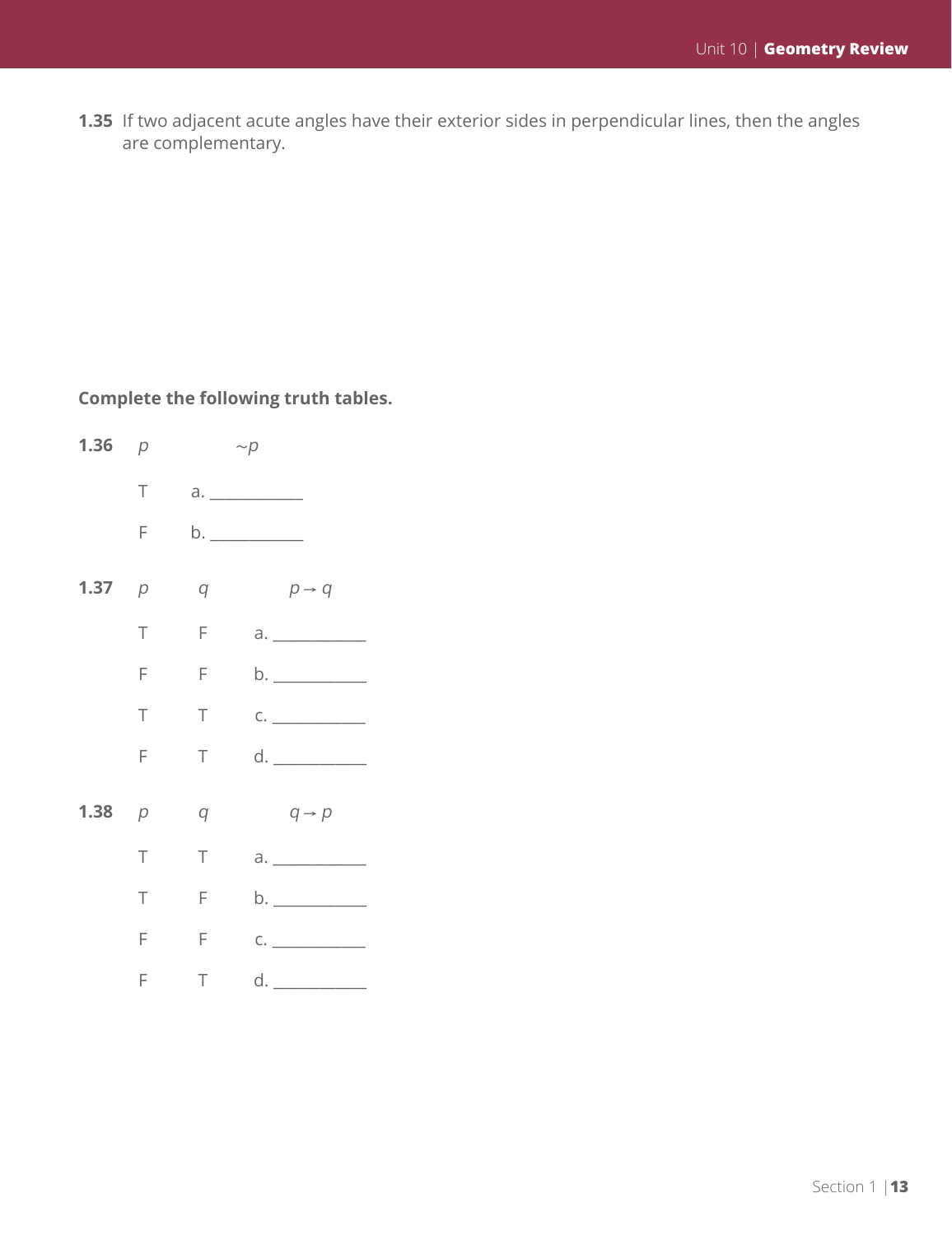# **SELF TEST 1**



- 
- b. line *AB*
- c. plane *A*
- d. point *A*
- e. segment *AB*
- f. ray *AB*

**Complete the following truth tables** (each answer, 2 points)**.**

| 1.06 $p$ |        | q      | $p \rightarrow q$                                                                                                                                                                                                                                                                                                                                   |
|----------|--------|--------|-----------------------------------------------------------------------------------------------------------------------------------------------------------------------------------------------------------------------------------------------------------------------------------------------------------------------------------------------------|
|          | $\top$ | $-$ F  |                                                                                                                                                                                                                                                                                                                                                     |
|          | F.     | F      | b. _______________                                                                                                                                                                                                                                                                                                                                  |
|          | $\top$ | Τ      | $\begin{picture}(150,10) \put(0,0){\line(1,0){10}} \put(15,0){\line(1,0){10}} \put(15,0){\line(1,0){10}} \put(15,0){\line(1,0){10}} \put(15,0){\line(1,0){10}} \put(15,0){\line(1,0){10}} \put(15,0){\line(1,0){10}} \put(15,0){\line(1,0){10}} \put(15,0){\line(1,0){10}} \put(15,0){\line(1,0){10}} \put(15,0){\line(1,0){10}} \put(15,0){\line($ |
|          | F.     | $\top$ |                                                                                                                                                                                                                                                                                                                                                     |
|          |        |        |                                                                                                                                                                                                                                                                                                                                                     |
| 1.07 $p$ |        | q      | p and q                                                                                                                                                                                                                                                                                                                                             |
|          | T.     | Τ      |                                                                                                                                                                                                                                                                                                                                                     |
|          | F      | F      | b.                                                                                                                                                                                                                                                                                                                                                  |
|          | T.     | F      | C.                                                                                                                                                                                                                                                                                                                                                  |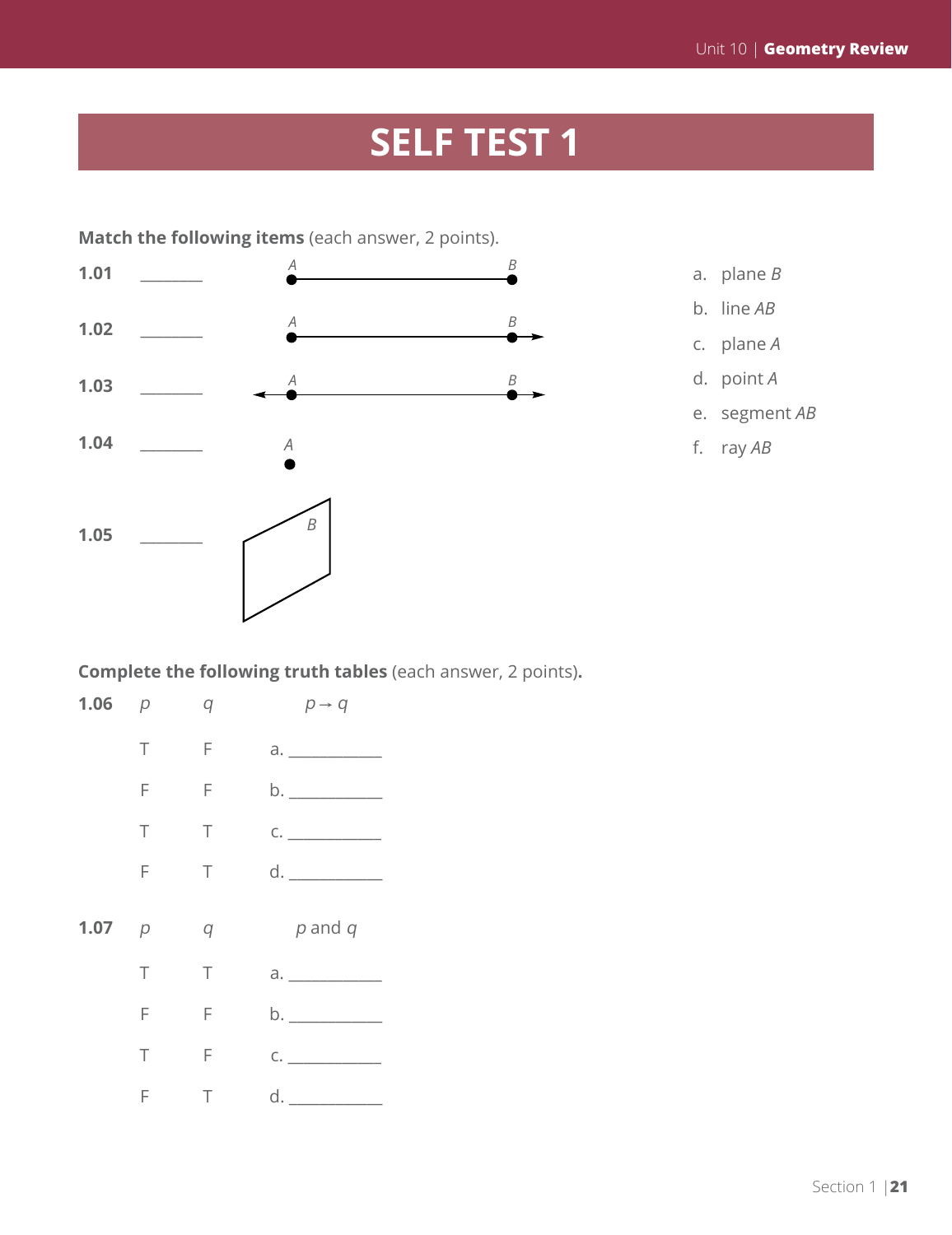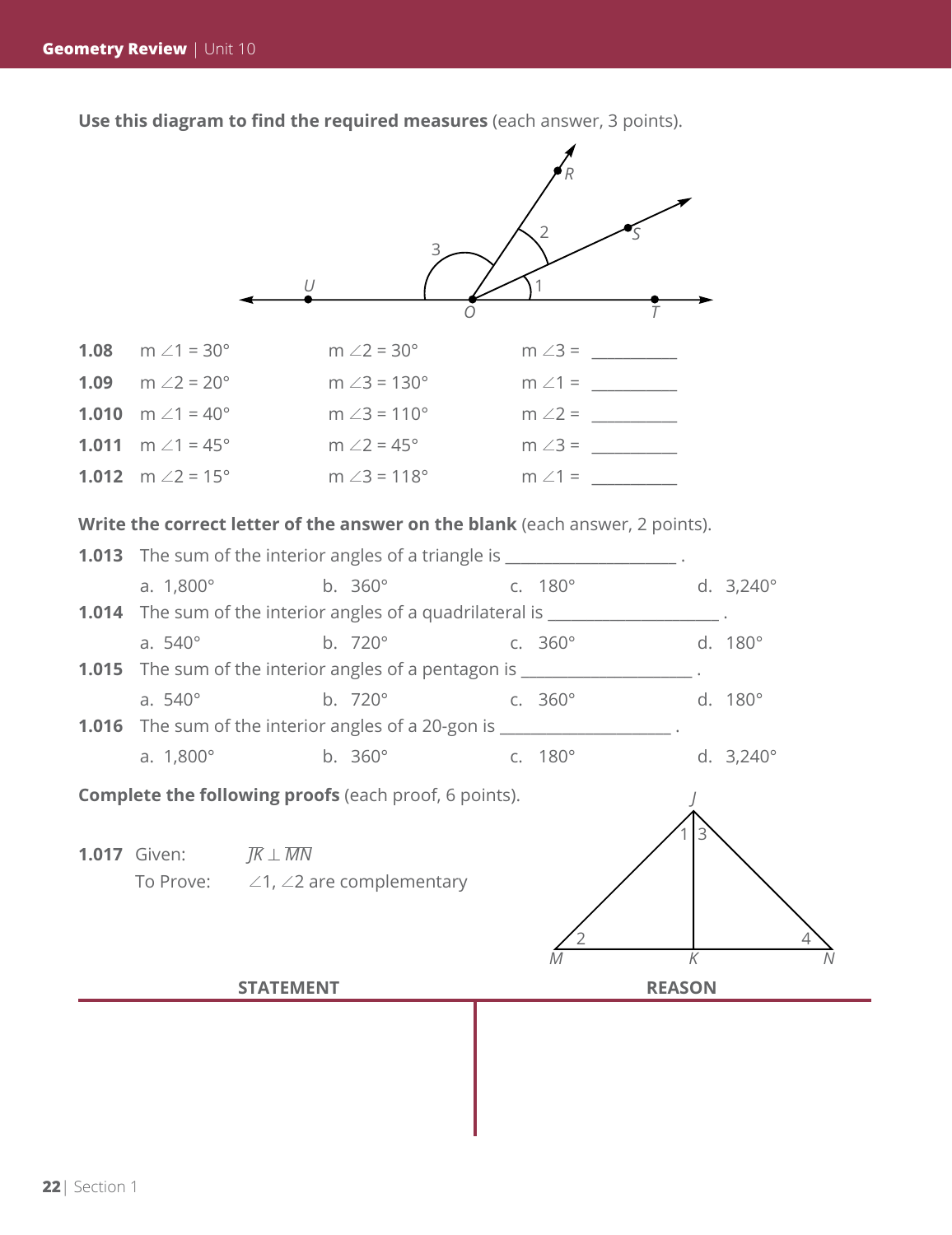